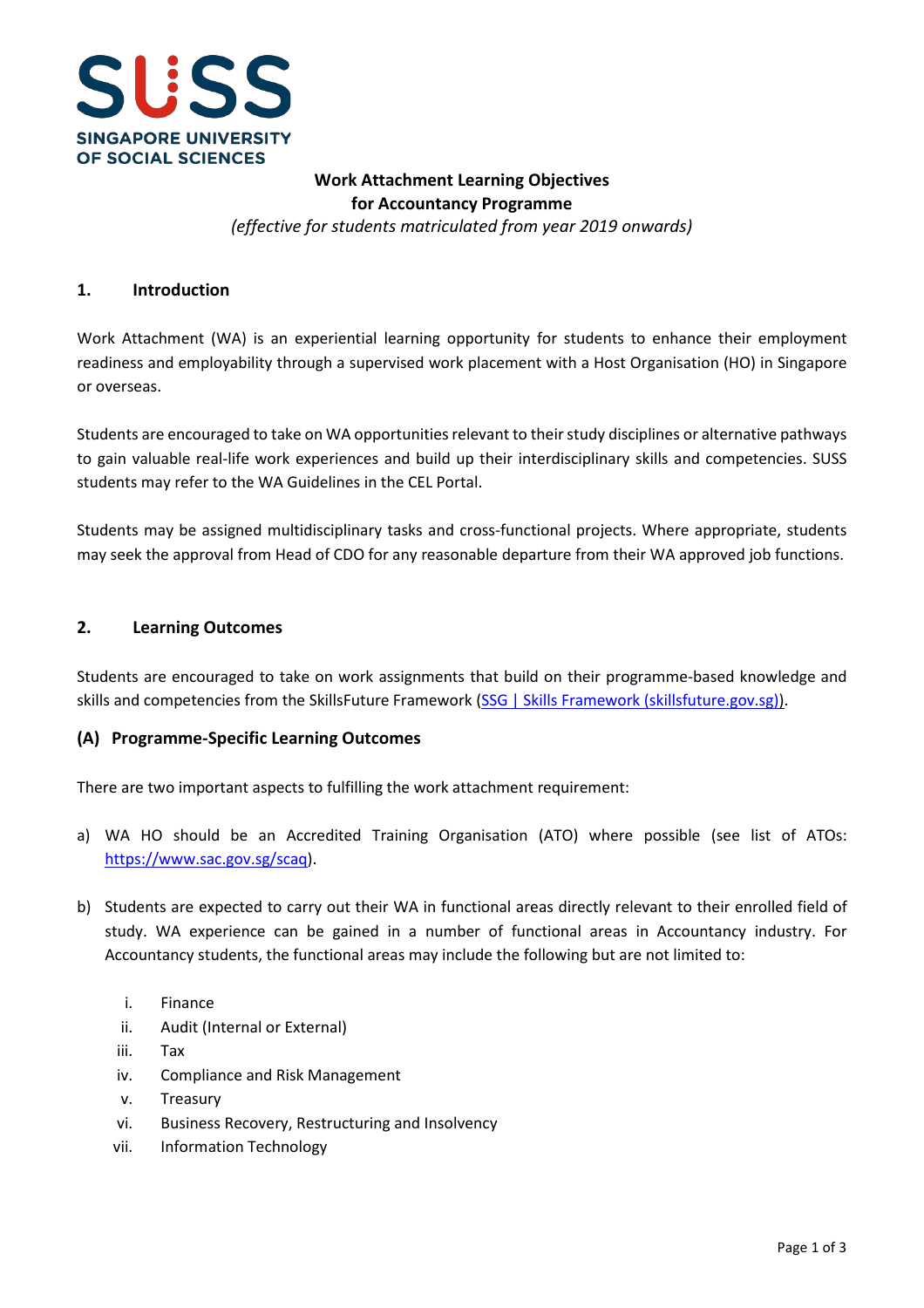

## **Work Attachment Learning Objectives for Accountancy Programme** *(effective for students matriculated from year 2019 onwards)*

See Singapore Accountancy Commission (SAC) for Practical Experience under the Singapore CA Qualification: <https://www.sac.gov.sg/sites/sac2017/files/Candidate%20Guide%20to%20Practical%20Experience.pdf>

Technical learning outcomes are based on ["The Practical Experience Competence Framework"](https://www.sac.gov.sg/sites/sac2017/files/Part%202%20-%20What%20is%20the%20Practical%20Experience%20Competence%20Framework.pdf) from SAC, comprising of Generic and Technical Competences. The technical competencies aim to enhance students' general work quality, attitude and work-related behaviours. The technical competencies comprise five main catergories:

- i. FR FINANCIAL REPORTING
	- FR1 Accounting for Transactions
	- FR2 Preparing Financial Reports
	- FR3 Analysing Financial Reports
- ii. AS ASSURANCE
	- AS1 Planning an Engagement
	- AS2 Performing an Audit Engagement
	- AS3 Audit Review and Reporting
- iii. DSA DECISION SUPPORT AND ANALYSIS DSA1 - Cost Management and Evaluation DSA2 - Cash Management, Planning and Budgetary Control DSA3 — Appraising Investments or Capital Projects
- iv. GR GOVERNANCE AND RISK
	- GR1 Identifying and Managing Risk
	- GR2 Designing Internal Control
	- GR3 Monitoring Performance and Accountability
- v. TX TAXATION TX1 - Identifying and Managing Risk TX2 - Tax Compliance TX3 - Tax Planning

Please refer to the Skills Framework [\(SSG | Skills Framework \(skillsfuture.gov.sg\)\)](https://www.skillsfuture.gov.sg/skills-framework) for an overview of the relevant occupation/job role description, skills requirement, and career pathways.